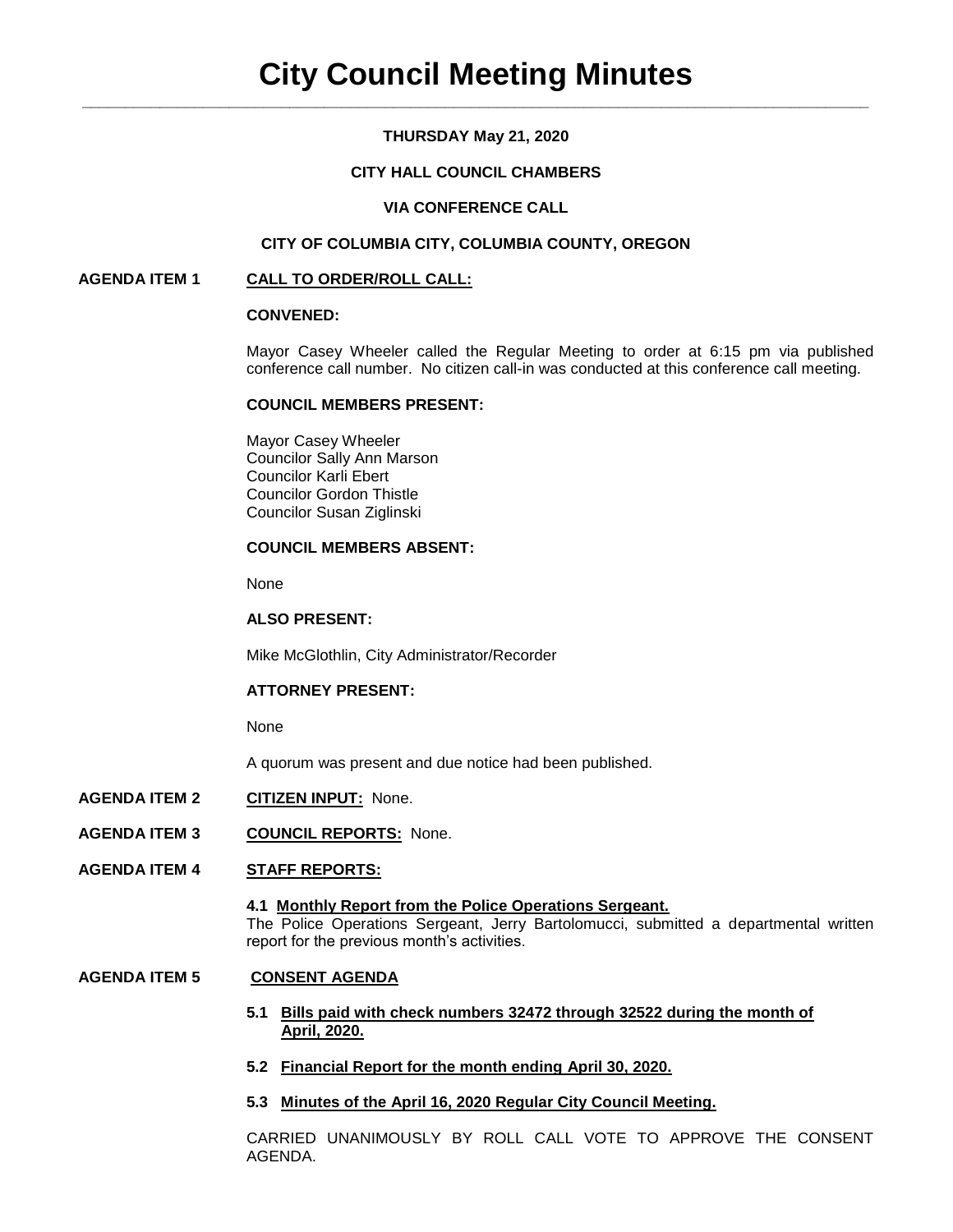### **AGENDA ITEM 6 UNFINISHED BUSINESS:** None

### **AGENDA ITEM 7 NEW BUSINESS:**

**7.1 Ratification of Letter of Support to the United States Office of the Secretary of Transportation, signed by the City Administrator, on behalf of the City of St. Helens' pursuit of federal funding for their Waterfront Redevelopment Project.** 

MOVED (THISTLE), SECONDED (MARSON), AND APPROVED UNANIMOUSLY TO RATIFY THE LETTER OF SUPPORT AS SIGNED BY THE CITY ADMINISTRATOR.

**7.2 Ratification of a Construction Contract, signed by the City Administrator, between the City of Columbia City, Oregon, and TFT Construction, Inc., in regards to 2019-20 budget funded The Strand Pavement Restoration Project.**

MOVED (EBERT), SECONDED (MARSON), AND APPROVED UNANIMOUSLY TO RATIFY THE CONSTRUCTION CONTRACT AS SIGNED BY THE CITY ADMINISTRATOR.

### **7.3 First Reading of Council Bill 20-898: An Ordinance Declaring the City's Election to Receive State Revenues.**

THE CITY COUNCIL CONDUCTED THE FIRST READING OF COUNCIL BILL 20-898.

### **7.4 Review, discussion, and approval of Application for Exception Permit for Recreational Vehicle, Boat or Trailer Storage in Right-of-Way (ROW).**

MOVED (EBERT), SECONDED (THISTLE), AND APPROVED UNANIMOUSLY TO APPROVE THE APPLICATION FOR THE EXCEPTION PERMIT.

### **7.5 Presentation by Nathan Smith, District Manager of Hudson Garbage Service, in regards to Assessed Fees and Financial Analysis Information.**

NATHAN SMITH, HUDSON GARBAGE DISTRICT MANAGER, ADDRESSED COUNCIL IN REGARDS TO THE PROJECTED FINANCIAL IMPACTS OF THE COVID-19 PANDEMIC ON THEIR CUTOMER BASE. HE SAID THAT BASED UPON THEIR FINANCIAL ANALYSIS, AND TAKING INTO CONSIDERATION THE POTENTIAL IMPACTS TO ALL, THAT HUDSON GARBAGE WAS NOT GOING TO SEEK A RATE ADJUSTMENT AT THIS TIME. MR. SMITH ALSO SAID THAT AFTER FURTHER REVIEW IN THE FALL, HUDSON GARBAGE MAY REAPPROACH CITY COUNCIL LATER IN 2020 BUT THAT THE COMPANY WANTED TO DO ALL THAT THEY COULD TO HELP CONSUMERS IN THE INTERIM. COUNCIL EXPRESSED THEIR APPRECIATION FOR THIS CONSIDERATION ON BEHALF OF COLUMBIA CITY CITIZENS.

**AGENDA ITEM 8 8.1** The City Administrator/Recorder and Council discussed the following issues and activities:

> The City Celebration Committee has, due to the impacts and executive orders of the Governor, elected to cancel this year's City Celebration.

> The City Administrator briefed the Council on the status of the budget preparation, the schedule for the Budget Committee meeting, and the format for the meeting so as to meet COVID-19 safety mandates under the Governor's Executive Order.

> The City Administrator/Recorder reviewed plans with Council in regards to the resumption of utility billing processes upon the City's entry into Phase II. Council directed the City Administrator/Recorder to also take into account a deferred payment plan option that would adequately address the needs of those impacted